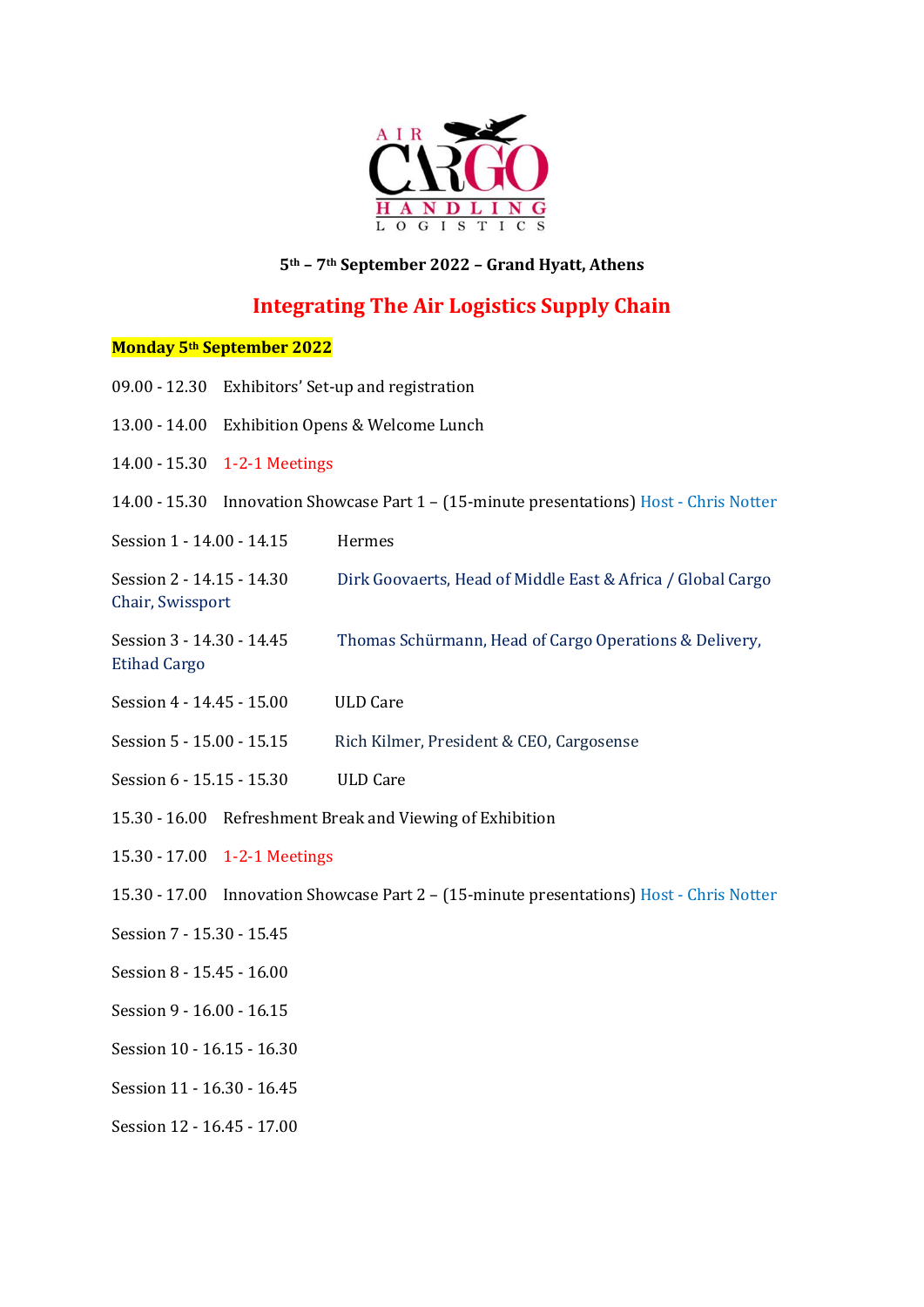#### 18.30 - 21.30 Welcome Reception

#### **Tuesday 6th September 2022**

08.00 - 17.00 Registration

09.00 - 09.20 Welcome from the Chairman – Des Vertannes, ACHL Chairman

## 09.20 - 10.40 **The need for Evolution and Integration The new world of logistics we must adapt to remain relevant**

Peter Penseel, Chief Operating Officer Airfreight, CEVA Logistics

Stephen Dawkins, Chief Executive Officer, Air Logistics Group

Teddy Zebitz, CEO, Saudia Cargo

John Batten, Executive Vice President Cargo – EMEAA

#### **Moderator Stan Wraight**

10.40 - 11.10 Refreshment break and Viewing of Exhibition

#### 11.10 - 11.55 **How Digitization must accelerate the end-to-end process**

Kester Meijer, Director Operational Integrity, Compliance & Safety Integrated Safety & Compliance Manager, KLM Cargo

Amar More, Chief Executive Officer, Kale Logistics

Nicholas Xenocostas, Vice President Sales & Marketing, CHAMP Cargosystems

Vito Cerone, Senior Vice President International, Cargojet

Vitaly Smilianets, Founder and CEO, Awery Aviation Software

Christian Gessner, Wipro

#### **Moderator Des Vertannes**

## 11.55 - 12.50 **Infrastructure - The role of Airports in future data and logistic corridors, to assist airlines in developing value-added products.**

Mammen Tharakan, Director, E-Commerce, Cargo, Aviation Real Estate, Investment Attraction, Partnerships, Edmonton International Airport

Ken Ryan, Director of Business Development and Cargo, Chicago Rockford International Airport

Robert Fordree, Executive Vice President Cargo, Menzies Aviation

Steve Forrer, Executive Vice President, and Chief Investment Officer, AFCO

Elliott Paige, Airport Director, Air Service Development, Atlanta International Airport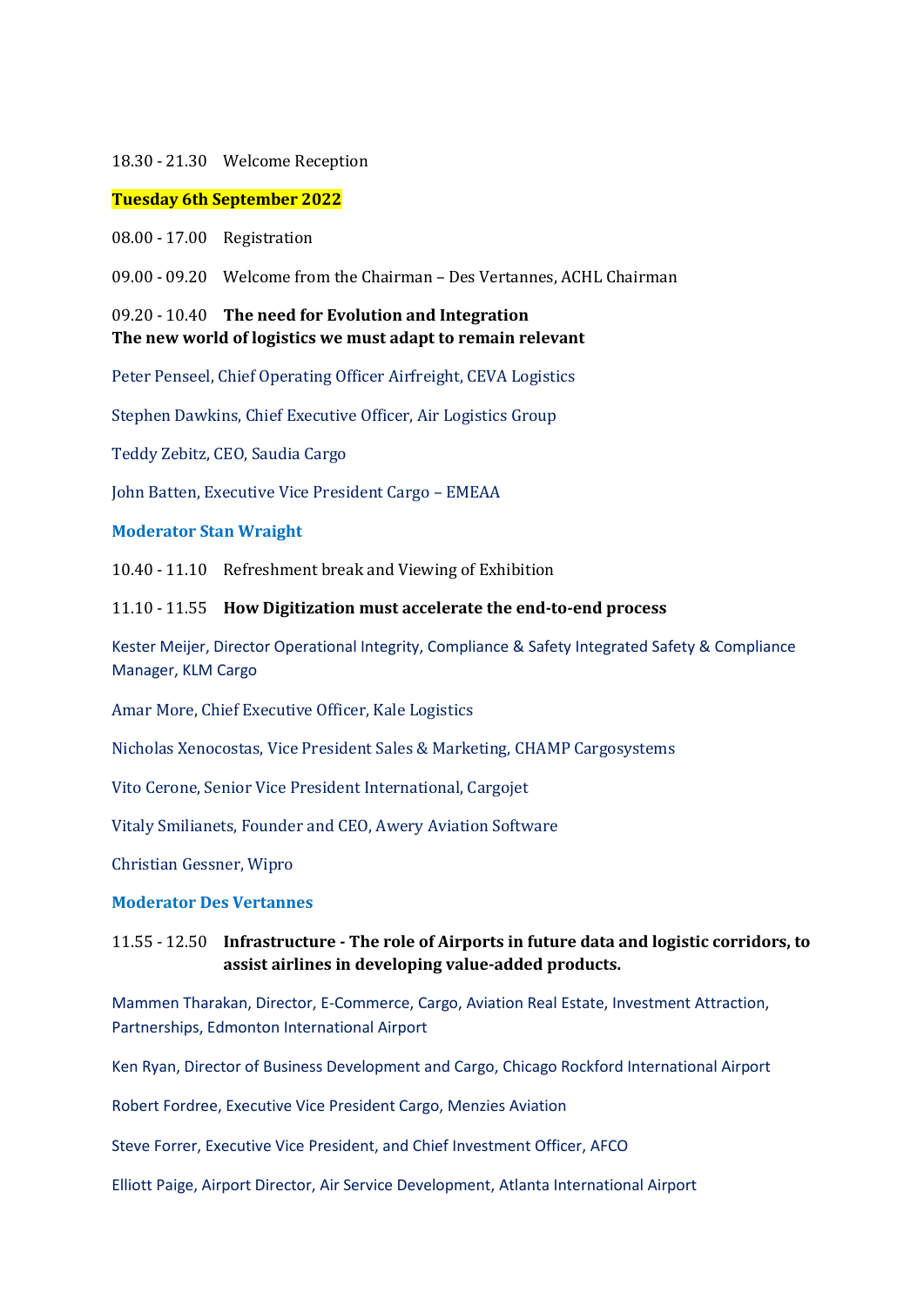#### Torsten Wefers, Vice President Sales & Marketing, LIEGE Airport

#### **Moderator Stan Wraight**

- 12.50 14.00 Lunch with Industry Friends and Viewing of Exhibition
- 14.00 17.00 1-2-1 Meetings
- 14.00 15.00 **Airlines – Why air cargo must always be a core business post COVID, airports and airlines**

Emma Da Silva, Executive – Commercial and Operations, NAS Colossal Aviation Services, South Africa

Audrone Keinyte, CEO, Bluebird Nordic

Martin Drew, Senior Vice President Sales & Cargo, Etihad Cargo

Tim Strauss, Chief Executive Officer, Amerijet International

Yossi Shoukroun, CEO, Challenge Group

#### **Moderator Des Vertannes**

15.00 - 15.45 Refreshment Break and Viewing of Exhibition

## 15.45 - 16.30 **Serving BCO 's (Beneficial Cargo Owners) and value in the air cargo supply chain – Can we increase modal share**

Thomas Mack, Executive Vice President Global Airfreight, DHL Global Forwarding

Olivier Bijaoui, President, OB Invest

Henrik Ambak, Senior Vice President, Cargo Operations Worldwide, Emirates

Michael T. Steen, Executive Vice President, and Chief Commercial Officer, Atlas Air Worldwide

Wilson Kwong, Chief Executive, HACTL

#### **Moderator Stan Wraight**

- 17.15 17.30 Closing of the conference Des Vertannes, ACHL Chairman
- 17.30 18.15 Refreshment break and Viewing of Exhibition
- 19.00 Meet in The Hotel Lobby: Coaches will be departing for Networking Dinner
- 22.30 Coaches will be departing Back to The Hotel

#### **Wednesday 7th September 2022**

- 08.30 12.00 Registration
- 09.00 13.00 1-2-1 Meetings
- 09.15 09.30 Welcome Back from the Chairman